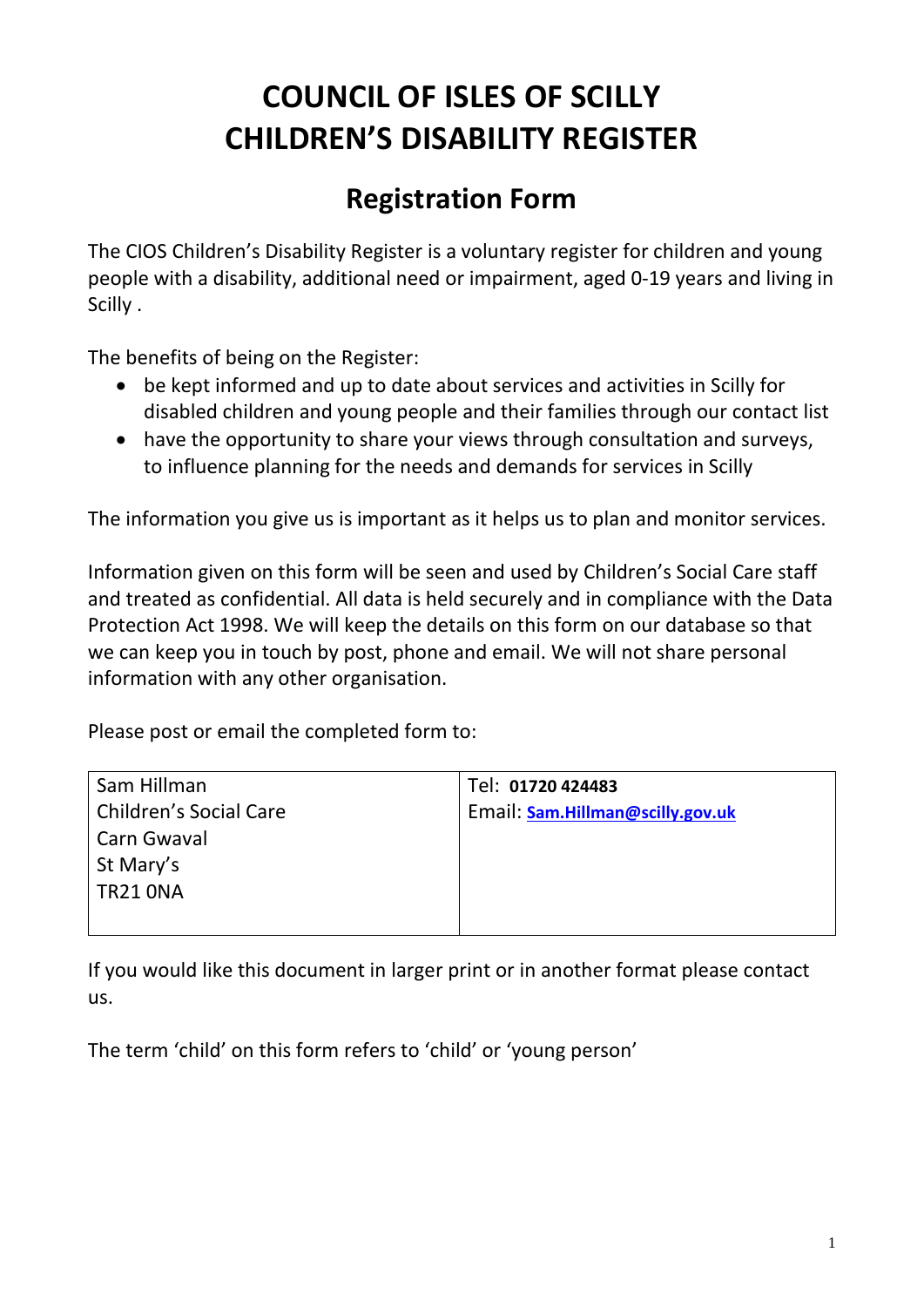#### **ABOUT YOUR CHILD**

|                                                                 | Child's Surname: ________________________Child's First name(s): ________________ |  |  |  |
|-----------------------------------------------------------------|----------------------------------------------------------------------------------|--|--|--|
|                                                                 | If your child has been known by any other name, please give details:             |  |  |  |
|                                                                 |                                                                                  |  |  |  |
| Male                                                            |                                                                                  |  |  |  |
| Child's address (this is where postal information will be sent) |                                                                                  |  |  |  |
|                                                                 |                                                                                  |  |  |  |
|                                                                 | Post code: Telephone number: Telephone number:                                   |  |  |  |

### **Your child's disability/additional need and diagnosis**

Please tick and underline those that apply and add further details where appropriate

If you would like some advice and help with this section, or any other part of this form, please do not hesitate to contact your social worker. There will be some families who don't have a social worker who complete the form.

| <b>DISABILITY/DIAGNOSIS</b>                                    | V |
|----------------------------------------------------------------|---|
| A diagnosis of an Autistic Spectrum Disorder                   |   |
| including: Autism and Asperger syndrome, sensory processing.   |   |
|                                                                |   |
|                                                                |   |
| <b>Behaviour</b>                                               |   |
| including: Social and Emotional difficulties, ADHD / ADD / ODD |   |
|                                                                |   |
|                                                                |   |
|                                                                |   |
|                                                                |   |
| Communication                                                  |   |
| including: speech and language disorders                       |   |
|                                                                |   |
|                                                                |   |
|                                                                |   |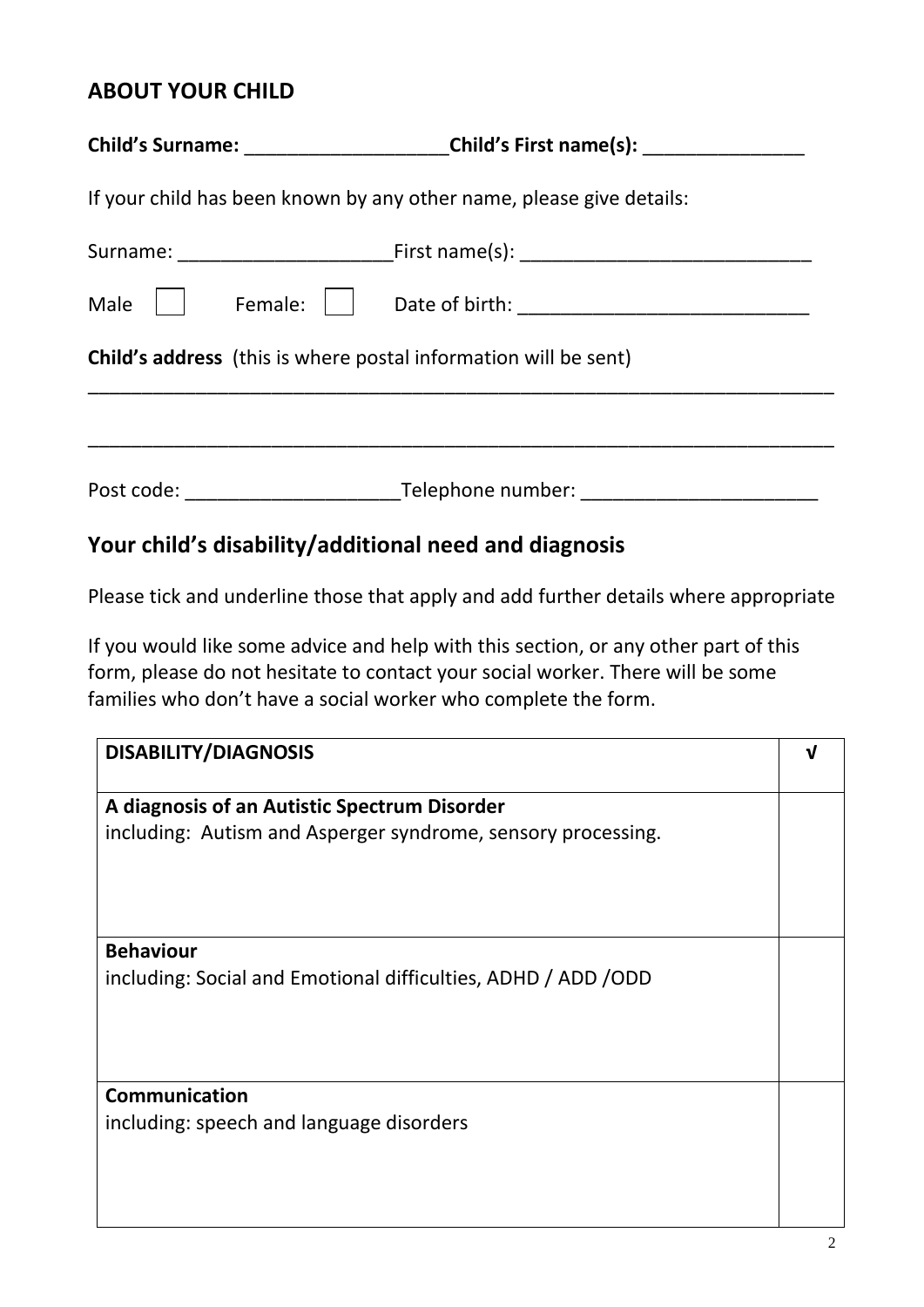| <b>Developmental Delay</b>                                               |  |
|--------------------------------------------------------------------------|--|
| developmental difficulties with no formal diagnosis                      |  |
|                                                                          |  |
|                                                                          |  |
|                                                                          |  |
|                                                                          |  |
| <b>Hearing</b>                                                           |  |
| please give brief details of impairment                                  |  |
|                                                                          |  |
|                                                                          |  |
|                                                                          |  |
|                                                                          |  |
| <b>Learning</b>                                                          |  |
| including: moderate or severe learning difficulties, Dyslexia, Dyspraxia |  |
|                                                                          |  |
|                                                                          |  |
|                                                                          |  |
|                                                                          |  |
| Mobility Difficulty/ Physical Disability                                 |  |
|                                                                          |  |
| please give brief details                                                |  |
|                                                                          |  |
|                                                                          |  |
|                                                                          |  |
| <b>Vision</b>                                                            |  |
|                                                                          |  |
| visual impairments that cannot be corrected with regular glasses or      |  |
| Please give brief details<br>contact lenses.                             |  |
|                                                                          |  |
|                                                                          |  |
|                                                                          |  |
| Syndrome / Chromosome disorder                                           |  |
| name/type:                                                               |  |
|                                                                          |  |
|                                                                          |  |
|                                                                          |  |
| Other condition not mentioned above                                      |  |
| please give details:                                                     |  |
|                                                                          |  |
|                                                                          |  |
|                                                                          |  |
|                                                                          |  |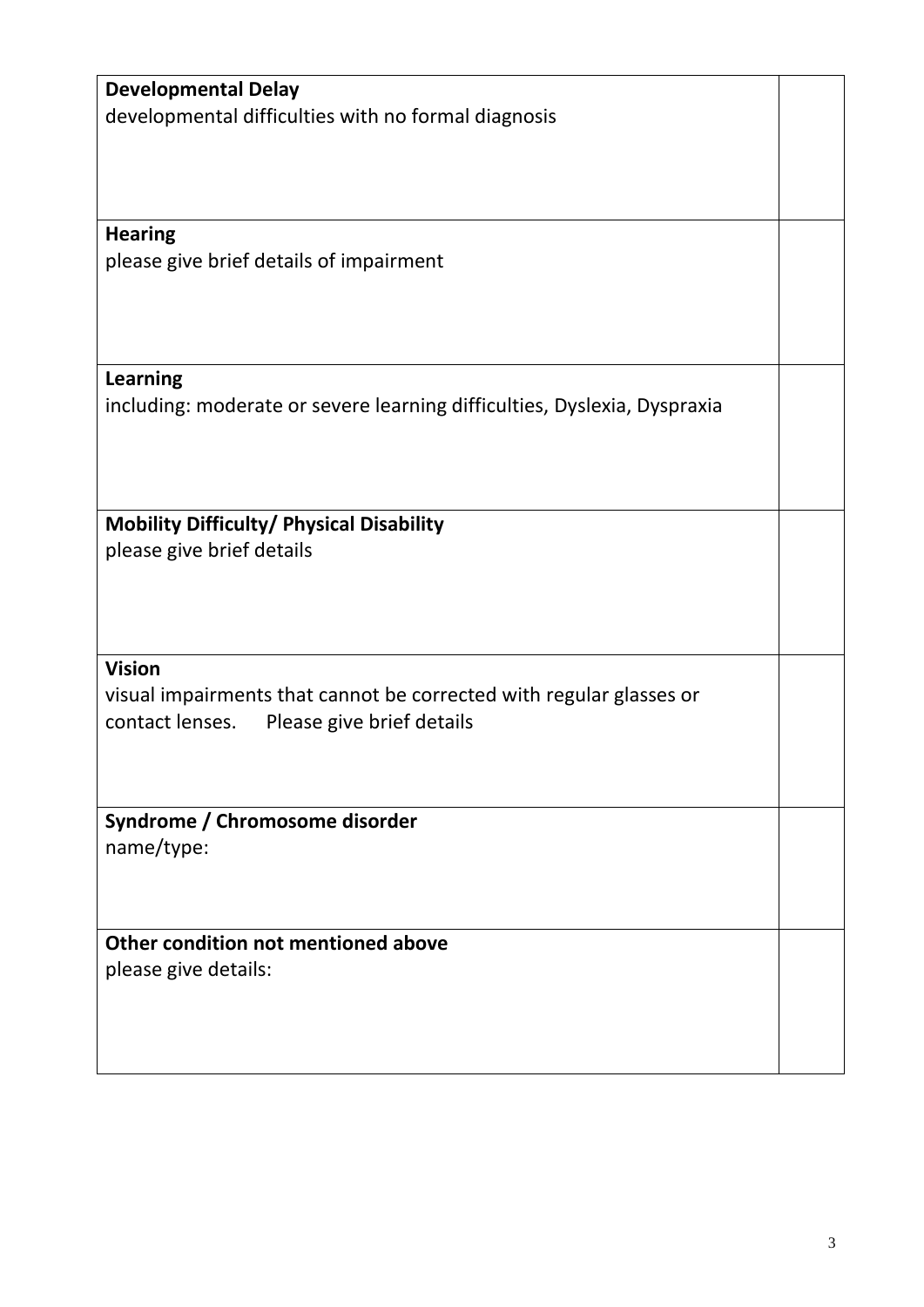| <b>Child's Education</b>                                               |                                                                                                                        |  | No |
|------------------------------------------------------------------------|------------------------------------------------------------------------------------------------------------------------|--|----|
| <b>Yes</b><br>Does your child have an Education, Health and Care Plan? |                                                                                                                        |  |    |
|                                                                        | Name of current playgroup/nursery/school/college _______________________________                                       |  |    |
|                                                                        | A child does not need to have an Education, Health and Care Plan to be on the<br><b>Children's Disability Register</b> |  |    |
| PARENT(S) / CARER(S)                                                   |                                                                                                                        |  |    |
| Information will be sent electronically where possible                 |                                                                                                                        |  |    |
| (1) Title: ____________________                                        |                                                                                                                        |  |    |
|                                                                        |                                                                                                                        |  |    |
| Relationship to child: ______________________                          |                                                                                                                        |  |    |
|                                                                        | Address (if different from child's on page 2): _________________________________                                       |  |    |
|                                                                        |                                                                                                                        |  |    |
|                                                                        |                                                                                                                        |  |    |
|                                                                        |                                                                                                                        |  |    |
|                                                                        |                                                                                                                        |  |    |
| Relationship to child: ______________________                          |                                                                                                                        |  |    |
|                                                                        | Address (if different from child's on page 2): __________________________________                                      |  |    |
|                                                                        |                                                                                                                        |  |    |
|                                                                        |                                                                                                                        |  |    |